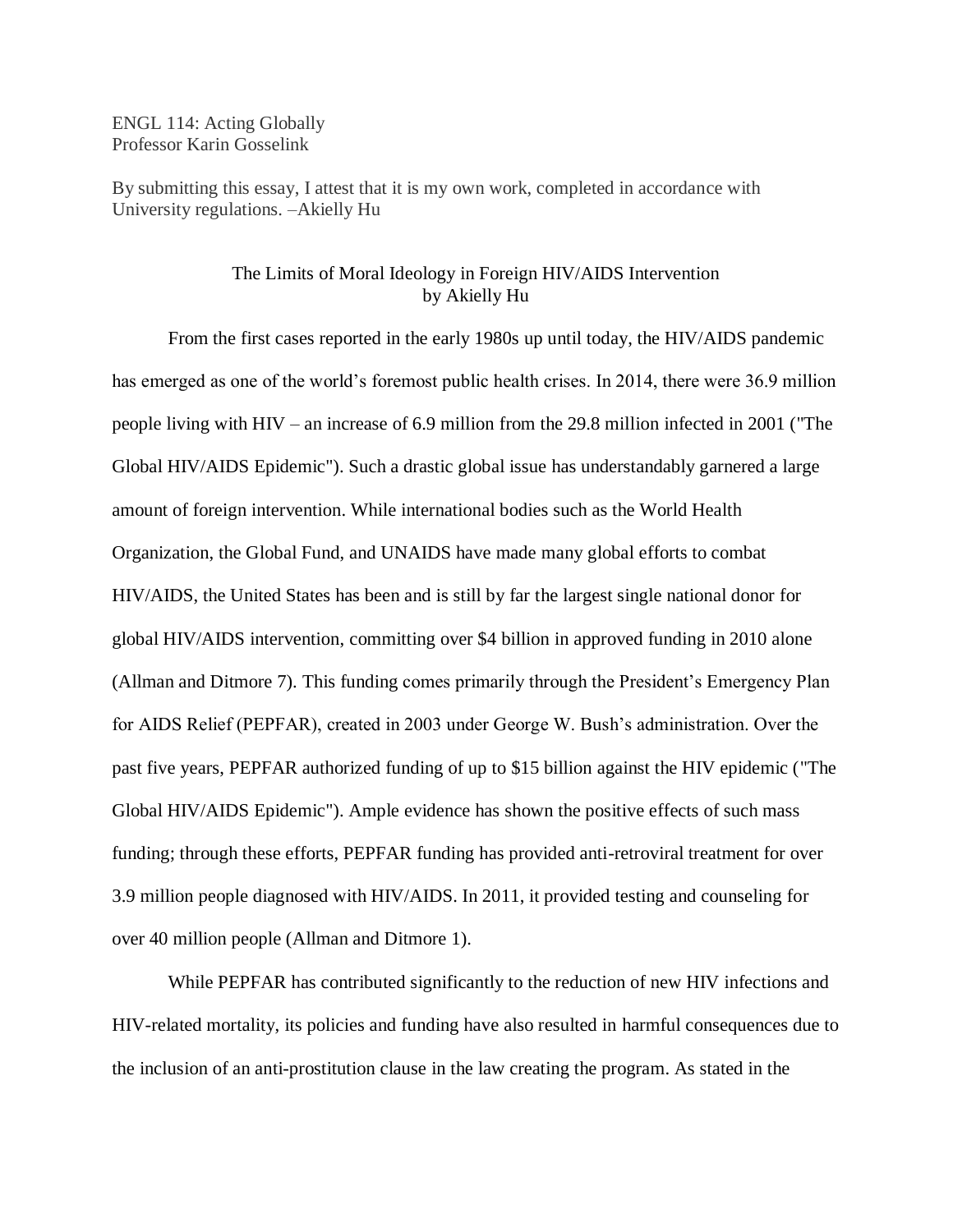Global AIDS Act of 2003, the anti-prostitution clause requires: "no [PEPFAR] funds … may be used to provide assistance to any group or organization that does not have a policy explicitly opposing prostitution" (Allman and Ditmore 7). This pledge to actively oppose prostitution was introduced and ratified by conservative policy-makers, many of whom were motivated by the traditional Christian view that prostitution is immoral. According to Allman and Ditmore, "the pledge has received strong support from activists and politicians in the United States who take a philosophical or religious stance against prostitution" (7). While the Supreme Court ruled this clause unconstitutional in 2013 due to its violation of the First Amendment, the PEPFAR antiprostitution pledge clearly illustrates the persistent focus on HIV/AIDS in moral terms: in this case, PEPFAR reflected the idea that prostitutes transmit and contract HIV because they make immoral choices. Rather than effectively reducing HIV transmission, however, the dominant approach of focusing on individual moral actions stigmatizes the very people who need the most help. Instead, policymakers must shift to a more accurate view of the HIV pandemic as a collective, systemic issue that can be addressed through a community-based, holistic approach.

The ideological stance against prostitution views the HIV pandemic, especially among prostitutes, as an accumulation of individual moral choices: individuals make the immoral decision to enter the sex trade or pay for sex, effectively choosing to put themselves at risk. With this mindset, PEPFAR and other ideological HIV intervention schemes actively oppose and work to eradicate prostitution as a means of reducing HIV transmission. Viewing the issue of HIV/AIDS through this moral lens, however, fails to recognize the factors outside of individual control – including widespread poverty and lack of employment opportunities – that lead to prostitution. A study by the World Health Organization on commercial sex in Asia emphasizes these outside pressures through its findings that "Most of the people who sell sex in Asia do so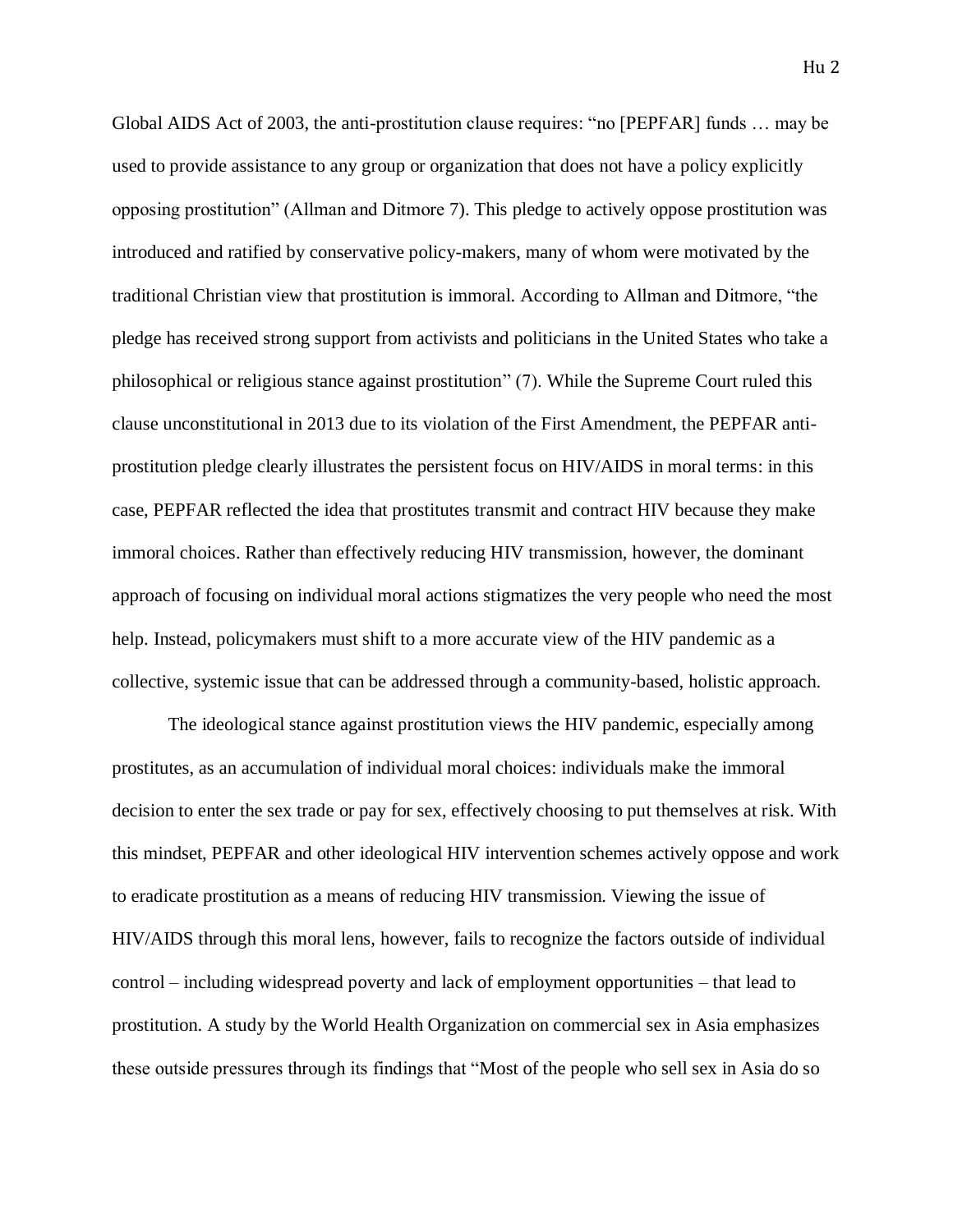because they are compelled by economic and social inequality and by terribly restricted life chances. Especially in the poorer countries of the region, they have no other realistic option" ("STI/HIV: Sex Work in Asia" 6). In other words, most people don't simply choose to place themselves at risk of HIV transmission: rather, they are forced into prostitution due to poverty, inequality, and lack of employment options. Contrary to the PEPFAR and traditional HIV/AIDS policy perspective, these collective issues – and *not* the immoral decisions of individuals – result in the extensive sex trade that drives HIV transmission. Geetha Das, a sex worker in Sonagachi, a red-light district in India, echoes the significant role of systemic factors such as poverty in driving the sex trade: "Would I have been able to pay for [my children's] studies if I had stayed at home? Society should first look at itself before condemning us… Did anyone give us a good job? Society has failed people like me" ("Inside Sonagachi"). The experiences of Das and other sex workers like her illustrate the responsibility of the entire society in driving the issue of commercial sex trade and HIV transmission, rather than just the individual sex worker. Elizabeth Pisani, an HIV/AIDS epidemiologist working in Indonesia, reiterates this need to remove moral judgment from sex workers in relation to HIV/AIDS. She argues that in many instances, the lucrative nature of the sex trade makes prostitution the financially best option for poor women: "In the factory, you earn 19 cents an hour. In the brothel, your take-home pay averages about US \$3.15 an hour. Two horrid jobs; one pays sixteen times more than the other" (Pisani 217). This huge disparity between the wages of the limited employment opportunities (namely, factory work or prostitution) for women in impoverished communities further demonstrates that most people enter the sex trade out of economic necessity, rather than their own lack of morality. The above statistics and examples therefore show that viewing HIV transmission and prostitution as the result of individual moral actions clearly disregards the complex web of systematic factors in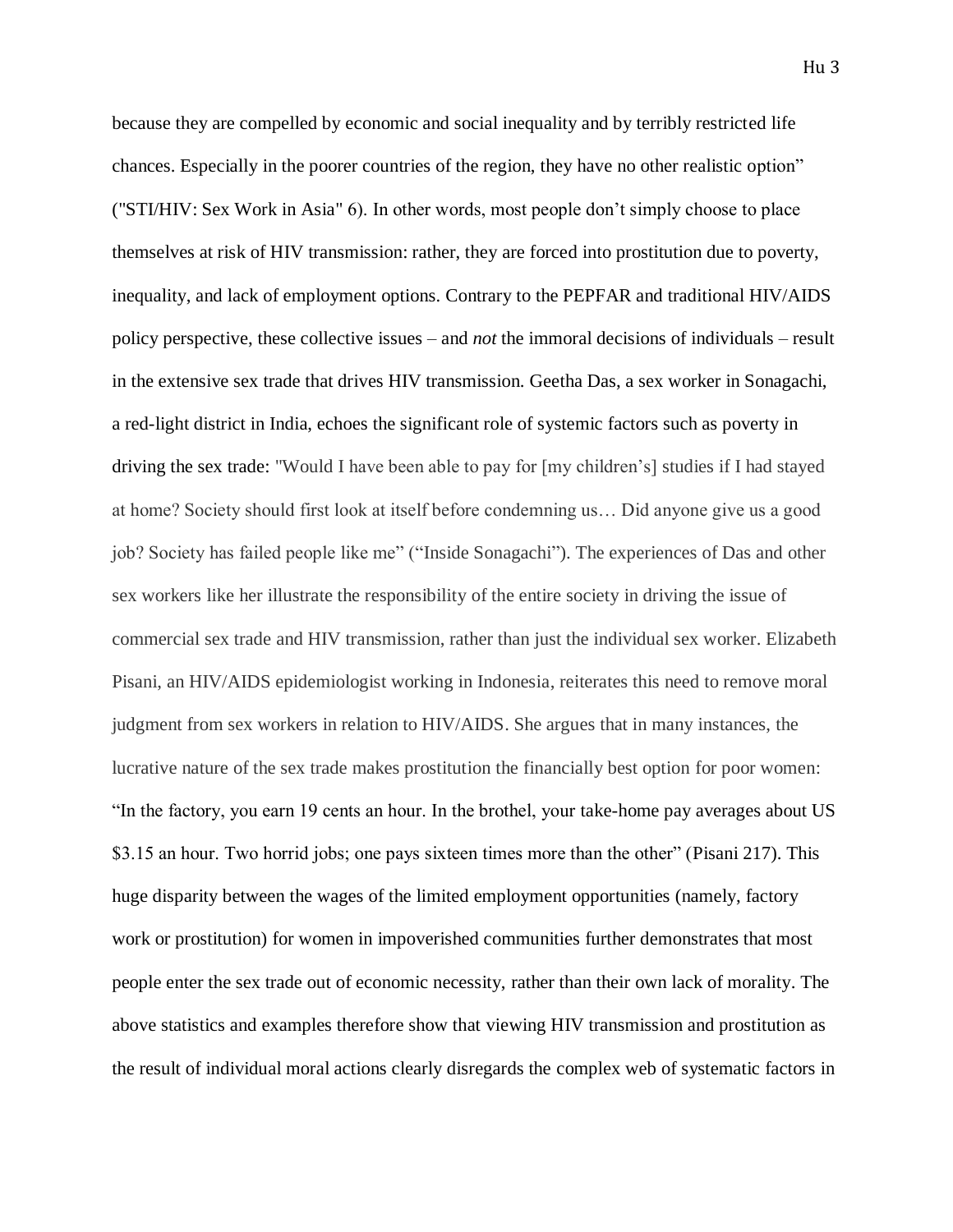impoverished communities (such as poverty and inequality) that lead many women to enter the commercial sex trade.

Viewing HIV transmission as an individual moral choice not only is inaccurate, but can also lead to disastrous consequences in policy implementation. We see these negative consequences in many foreign HIV/AIDS intervention projects affected by the PEPFAR antiprostitution pledge. Because of this clause, many HIV/AIDS intervention projects previously funded by PEPFAR were forced to discontinue their efforts due to "lack of compliance" with the anti-prostitution pledge. Such was the case with the Lotus Project, a non-governmental HIV/AIDS program in Svay Pak, a brothel district close to Phnom Penh, Cambodia. Located above and serving in conjunction with a Médecins Sans Frontières clinic, the Lotus Club offered workshops on health, social, and economic issues as well as other topics suggested by the sex workers themselves. These included teaching workers how to use the female condom, individual counseling, English lessons, and basic computing. The Lotus Club also provided a safe space to meet and eat snacks (Busza 12). Facilitation of community participation and empowerment provided numerous qualitative benefits, such as strengthened relationships with fellow sex workers, increased knowledge on female condom usage, and increased support through workshops and discussions (Boesten 110). Rather than stigmatizing the Svay Pak prostitutes as immoral transmitters of HIV, the Lotus Club validated the sex workers' struggles by addressing the collective, systemic issues that led to HIV transmission. They then actively provided services to alleviate these societal issues, such as the lack of support, education, and contraception. This collective approach to combatting HIV, as seen in the numerous qualitative effects above, proved extremely successful in increasing measures to prevent HIV transmission.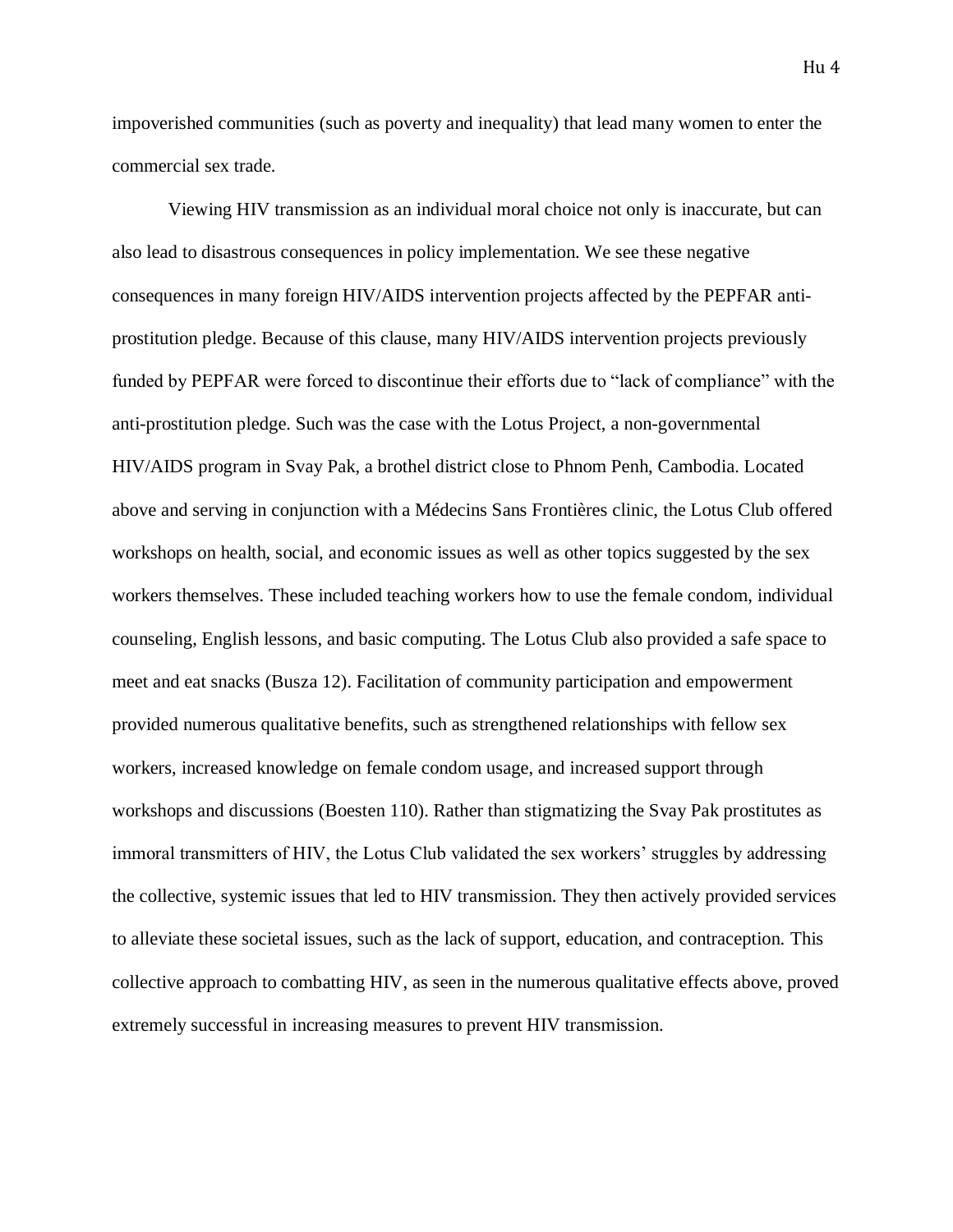Yet despite its effectiveness, the Lotus Club was brought before the House Committee on International Relations in 2002 as a 'Foreign Government Complicit in Human Trafficking' due to failure to "comply" with the anti-prostitution pledge (Busza 18). The denunciation and eventual discontinuation of the Lotus Club is a clear example of the failure of the current approach to HIV/AIDS intervention: when lawmakers actively condemn prostitution and focus on the idea that prostitution is immoral, they fail to recognize sex workers' struggles with systemic factors outside of their control that lead to prostitution and HIV transmission. The most telling example of this ignorance of systemic factors occurred when ideological U.S. policymakers condemned the Lotus Club staff for never having called the police. They viewed this inaction as support of prostitution, when in reality, corrupt Cambodian police often cracked down on brothels and demanded bribes in order to supplement their incomes (Busza 5). This lack of understanding of the corrupt police shows how focusing singularly on the moral ideology of prostitution fails to address the actual systemic factors such as corruption that perpetuate prostitution.

Furthermore, viewing prostitution and HIV transmission through a moral lens stigmatizes sex workers – the people who need the most support in combatting HIV – leading to ineffective HIV reduction. If sex workers are condemned and therefore unable to receive support from NGOs, they lose access to tools such as counseling and condoms that can actually reduce HIV transmission. After the implementation of the anti-prostitution pledge, the Lotus Club struggled to maintain an effective relationship with the Svay Pak community that "they are encouraged to 'oppose' and as a result… [found] they were unable to deliver services without stigmatizing their intended beneficiaries" (Allman and Ditmore 7). Out of fear of losing further funding, the Lotus Club was unable to provide their previous services that benefitted the sex workers and prevented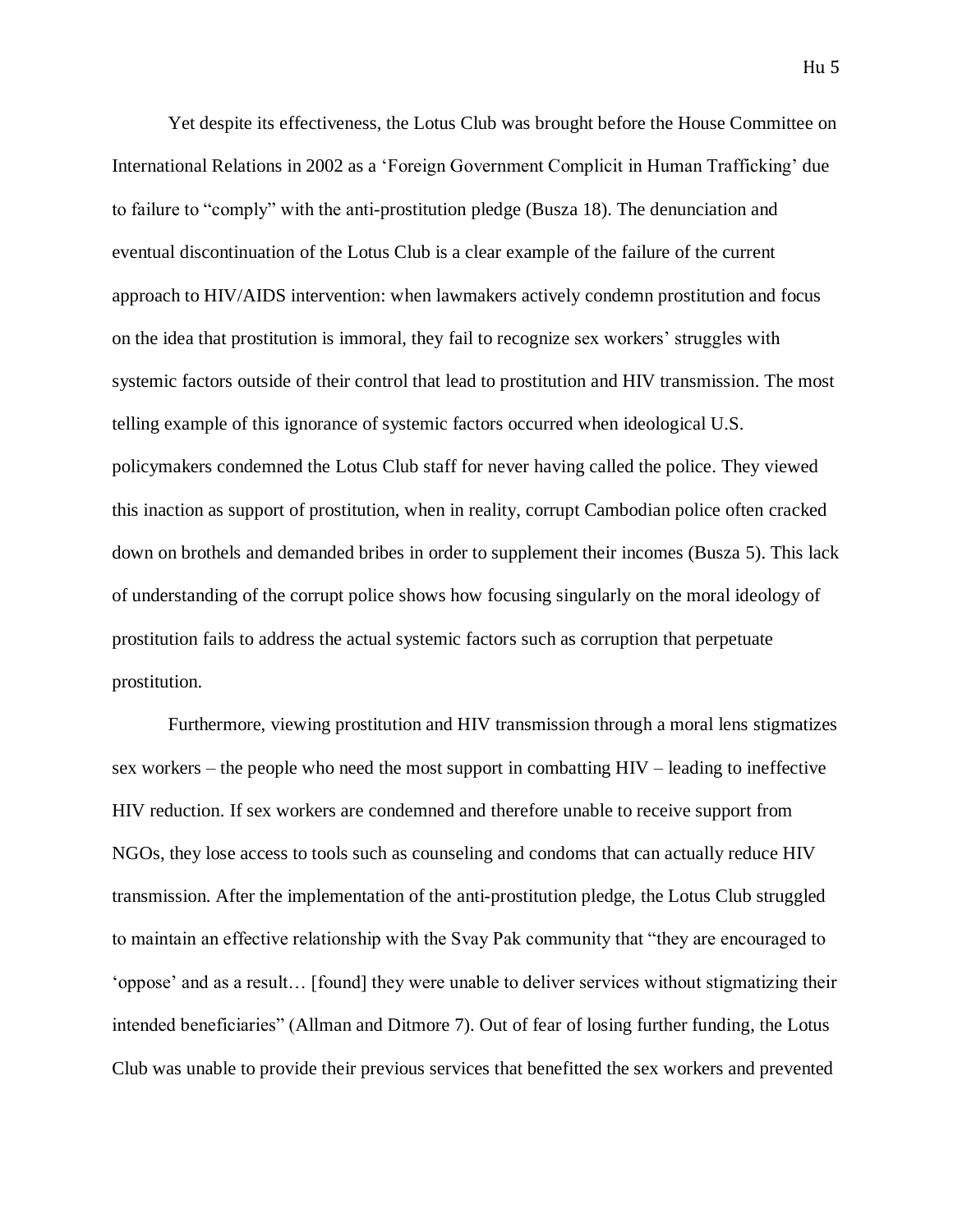HIV transmission, including counseling, education, and female condoms: these difficulties eventually dismantled the entire project. By forcing The Lotus Club to discontinue support for sex workers and maintain a policy opposing prostitution, the US government prevented effective HIV reduction by rejecting the people who needed the most help and eliminating effective services. The Lotus Club case study shows how imposing a moral ideology on the NGO stifled its clearly effective prior efforts to address the realities of the local systemic issues, such as the need for peer support and discussion and occupational safety. By condemning the Lotus Club's "support" of prostitutes, ideological policymakers focused purely on the abstract moral stance against prostitution and ignored the complex on-the-ground realities of HIV transmission that must be addressed.

By critiquing the current approach of moralizing the issue of prostitution and HIV transmission, one begins to understand the HIV pandemic as not a result of individual moral actions, but a collective issue resulting from of a web of systematic factors including poverty, lack of employment opportunities, and corruption. This collective, systematic nature of the HIV pandemic therefore requires a community-level, holistic intervention. One successful example of this approach is the Sonagachi Project, an empowerment HIV/AIDS intervention project in the red-light district of Calcutta, India. Along with promotion of condom usage and the establishment of free STD and healthcare clinics, sex workers were trained as Peer Outreach Workers to give free medication, care for an assigned caseload of sex workers, and provide social and physical support. As the project continued, the Sonagachi workers and Peer Outreach workers provided literacy classes, HIV awareness education, child-care, a micro-loan service, and even the creation of a condom-selling business (Smarajit, et. al 411). All evidence points towards the effectiveness of this systematic, community-based approach to combatting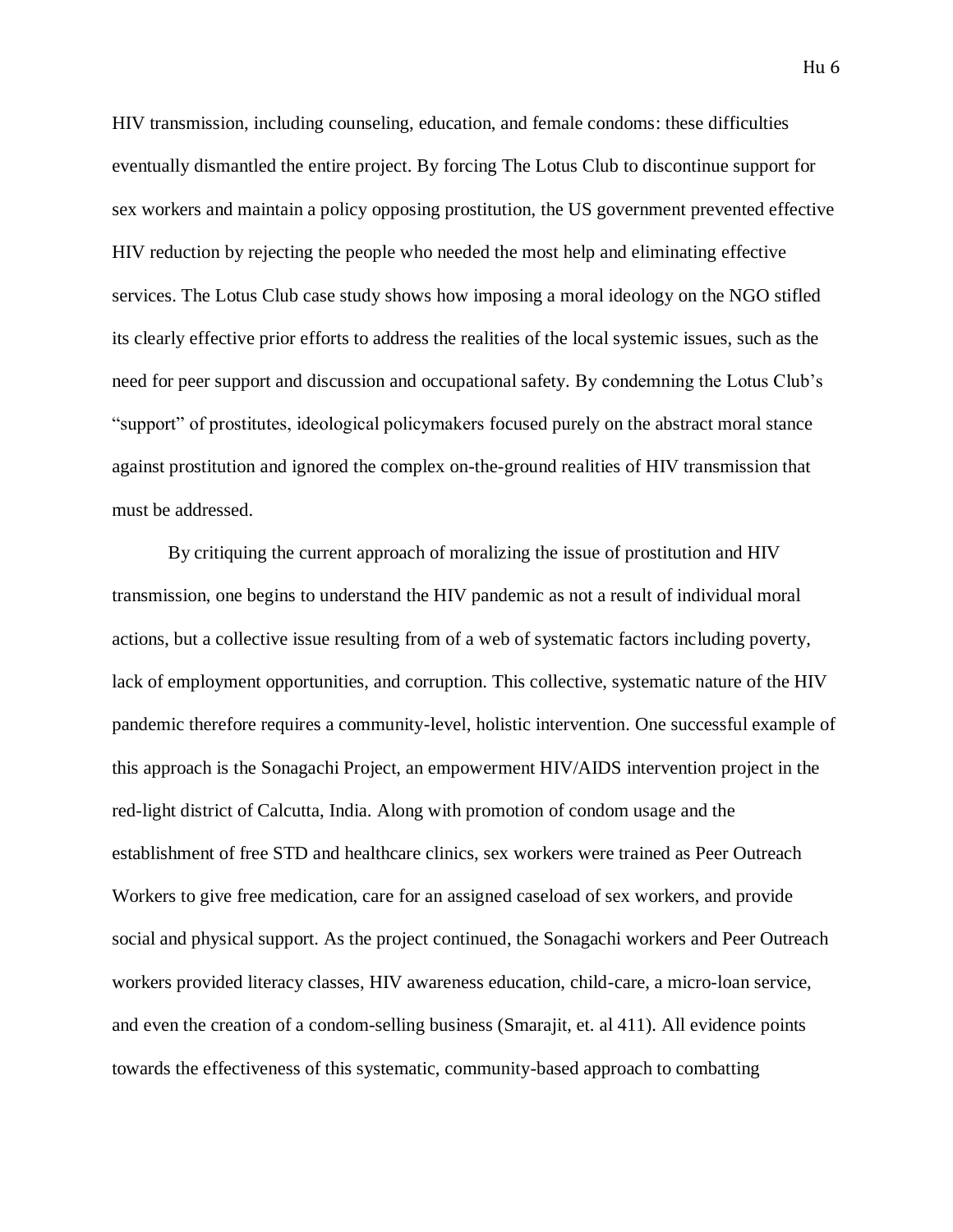HIV/AIDS. While other cities in India such as Bombay, Delhi and Chennai had HIV rates of 50% to 90%, in Calcutta, the rate dropped to about 11%, despite the tens of thousands of sex workers in the red-light district (Arora, Cyriac, and Jha 1337). Condom use also rose as a result of Sonagachi, from 3% in 1992 to 90% in 1999 (Arora, Cyriac, and Jha 1337). The Sonagachi Project focused on the facts of the issue of HIV in Calcutta: namely, the lack of STD treatment and testing services, the lack of education and child-care, the need for economic support, the need for measures for occupational safety and support in the form of Peer Outreach Workers, and the health benefits and business potential in condom promotion and distribution. This approach recognized that a complex web of collective issues, including various economic and social factors, contributed to the HIV epidemic. By addressing these systemic changes needed in the Calcutta community rather than focusing on attacking the "immoral" choices of individual sex workers, the Sonagachi Project achieved significant, quantifiable outcomes in reducing HIV transmission.

Another systemic change the Sonagachi Project addressed was the need to engage and mobilize sex workers to combat HIV transmission. Though sex workers are at the highest risk of contracting HIV, they are often stigmatized and therefore too disempowered to take action against this shared issue of HIV transmission. Therefore, effectively reducing HIV rates also requires addressing this collective issue of disempowerment. The extreme success of the Sonagachi Project was due in part to its recognition of this collective disempowerment and its policies to instead empower and engage sex workers in the fight against HIV. The leaders of the Sonagachi Project began doing so by reframing sex work as means of survival and not as an immoral state of being in their official policies. They affirmed that "rather than 'fallen' women seeking personal gain, these women were surviving only because of their employment but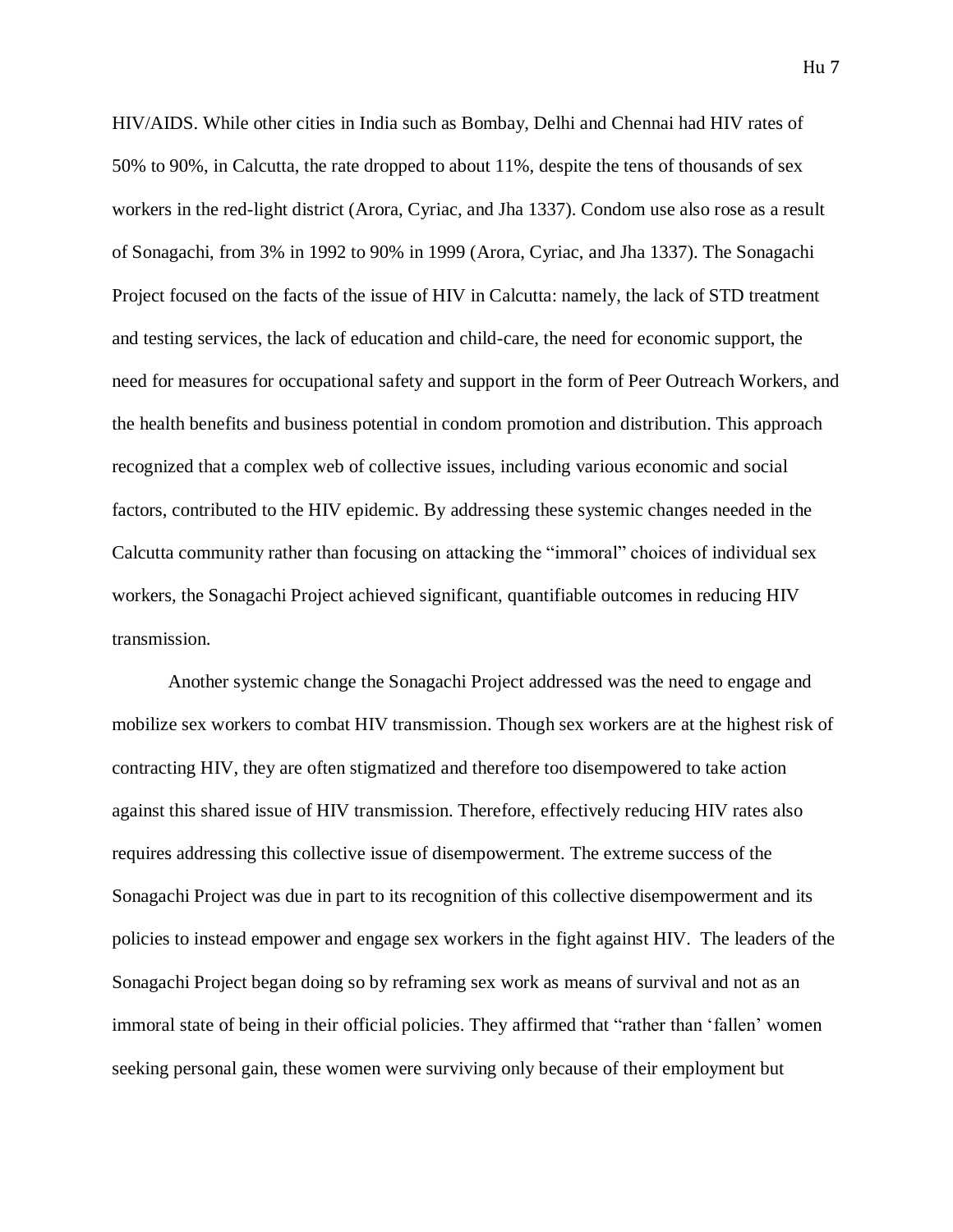largely aspired to the same goals as mainstream society—marriage and family" (Smarajit, et. al 407). This policy empowered sex workers by recognizing that the stigma that prostitutes are immoral and "seeking personal gain" is false: in fact, prostitutes enter this "employment" as a desperate means of "surviving". The Sonagachi workers asserted that like most other people who desire "marriage and family", sex workers are humans who require income to survive and deserve to be protected against HIV. By legitimizing sex workers and their need for employment and safety, the aid workers of the Sonagachi Project empowered sex workers to recognize their need for safety and begin actively combatting HIV infection. This empowerment was not only achieved by reframing prostitutes as sex "workers" rather than "fallen women", but also by employing sex workers in leadership roles as Peer Outreach Workers. These Peer Outreach Workers worked in conjunction with Sonagachi leaders to distribute condoms and increase negotiation of condom use with clients (Smarajit, et. al 408). When sex workers realized the legitimacy of their needs and their ability to take action such as promoting negotiation of condom use, they were able to overcome the issue of collective disempowerment and instead enact systemic change in order to reduce HIV transmission.

Solving the global HIV/AIDS pandemic requires not only continued funding into research and policy implementation, but also a concerted effort to shift our attention from the morality of the pandemic to the fact-based community-level approaches that can be taken to most effectively address these issues. The HIV/AIDS pandemic in particular can often be a morally contentious issue, as high-risk groups include men who have sex with men (MSM), those who engage in unprotected sex, and commercial sex workers, the main subjects of this paper. However, as the Lotus Club Project and other case studies have shown, focusing too narrowly on the inherent morality of individual actions ignores the more relevant and pressing systemic